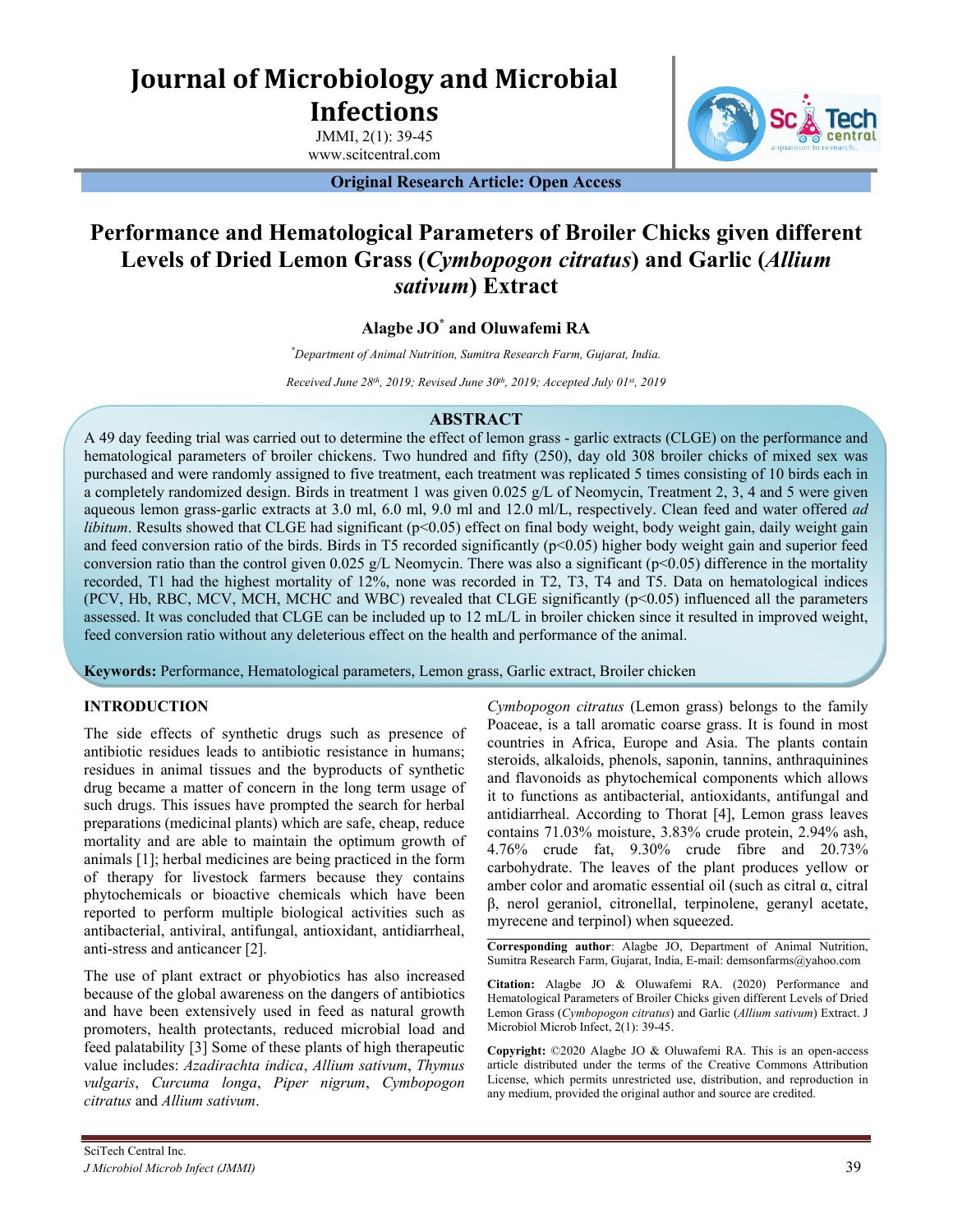Garlic (*Allium sativum*) belongs to the family lily, has been used as a spice and a native medicine for many years. It has possessed excellent antibacterial, antifungal, antiviral, antioxidant, anti-cholesteremic, anti-cancerous and vasodilator characteristics [5]. The aqueous extract of *Allium sativum* has been shown to inhibit *E. coli* and Salmonella [6]. The results attributed the efficacy of garlic due to the presence alliin, diallyl sulphide and allicin [7], which possess antimicrobial activity [8].

Previous studies have shown that lemon grass positively influenced the performance and could be used as a botanical alternative in the diet of broilers. Thayalini et al. [9] and Ozougwu [10] reported a significant difference  $(p<0.05)$  in blood parameters white albino rats orally fed 300 mg/kg garlic extract. These plant extracts have been found to be loaded with several bioactive chemicals; therefore a synergistic combination of these plants will give a positive result on the performance of animals, save cost and ensure total safety in the final products obtained.

Therefore, this experiment was designed to evaluate the performance and hematological parameters of broiler chicks fed different levels of dried lemon grass (*Cymbopogon citratus*) and garlic (*Allium sativum*) extract mixture.

#### **MATERIALS AND METHODS**

#### **Site of the experiment**

The experiment was carried out at Division of Animal Nutrition, Sumitra Research Farm, Gujarat, India during the month of May to July, 2018.

#### **Collection and sample preparation**

Fresh, mature and healthy leaves of *Cymbopogon citratus* were obtained within the farm premises, the leaves were thoroughly washed with running tap water to remove the debris and allowed to dry under shade for 11 days until a constant weight was obtained, The dried samples was blended into fine powder using an electric blender and stored in air tight container. 20.00 g of *Cymbopogon citratus* powder was mixed with 100 ml distilled water for 48 h after which it was filtered using Whatmann filter paper to obtain *Cymbopogon citratus* extract (CCL).

Garlic cloves were purchased from a local market in Gutpa, the cloves were carefully peeled, cut into pieces and dried for 7 days. The dried garlic was blended into powder with an electric powder; extracts were prepared by soaking 100 g dried garlic powder in one liter of water for 24 h. The next morning, the extract (GLE) was obtained by filtering the infusion using a filter paper.

CCL and GLE were mixed in another clean bowl in the ratio of 1:1 to obtain lemon grass/garlic extract mixture (CLGE). The powdered samples and experimental diet were also subjected to proximate analysis to determine the crude

protein, ether extract, crude fibre and ash according to AOAC.

Phytochemical components of the extracts were determined according to methods described by NRC [11] and Odebiyi and Sofowora [12].

#### **Pre-experimental activities**

The house was cleaned and well disinfected before the commencement of the experiment; wood shaves were also spread on the floor of the pen.

#### **Animal management and experimental diets**

A total number of two hundred and fifty (250) one day commercial unsexed broilers of Ross-308 strain were obtained from a commercial hatchery in India and transported to the farm. The chicks were weighed individually at the beginning of the experiment. They were wing – banded and distributed randomly into 5 treatments of 250 chicks. The birds were kept under similar conditions of management throughout the experimental period. Chicks were bought vaccinated according to the prevailing disease condition in the environment. Water soluble multi-vitamin (Miavit Super) was given to the chicks before 3 days of vaccination and 3 days after vaccinations in order to guard stress. Each pen was equipped with feeders and drinkers to allow *ad libitum* consumption of feed and water. Light was provided approximately 24 h in a form of natural light during the day and artificial light during the night.

The chicks were fed on 5 dietary treatments. The first group A was given 0.025 g/L Neomycin in water. The other groups B, C, D and E were given CLGE at levels 3.0 mL/L, 6.0 mL/L, 9.0 mL/L and 12.0 mL/L of water respectively. The basal diet was formulated to meet the nutrients requirements of broiler chicks according to the NRC [11].

#### **Experimental design and parameters measured**

Experimental design used was a completely randomized design. Daily feed intake (g) was calculated by difference between feed offered and the left over, feed conversion ratio was determined as feed intake divided by body weight gain, water consumption and mortality were recorded daily throughout the experimental period. Mortality was recorded daily and all management practices were strictly observed throughout the experimental period.

#### **Blood sample analysis**

At the  $7<sup>th</sup>$  week of the experiment, blood samples were collected from three randomly selected birds per replicate, the samples were collected via the branchial vein to aspire 5mls of blood from each bird into bottles containing Ethylene Diamine Tetra Acetate (EDTA) for haematological analysis. Some of the haematological parameters measured are Pack cell volume (PCV), Red blood cell (RBC), White blood cell (WBC), Haemoglobin concentration (Hb) and absolute counts of neutrophils, lymphocytes, monocytes and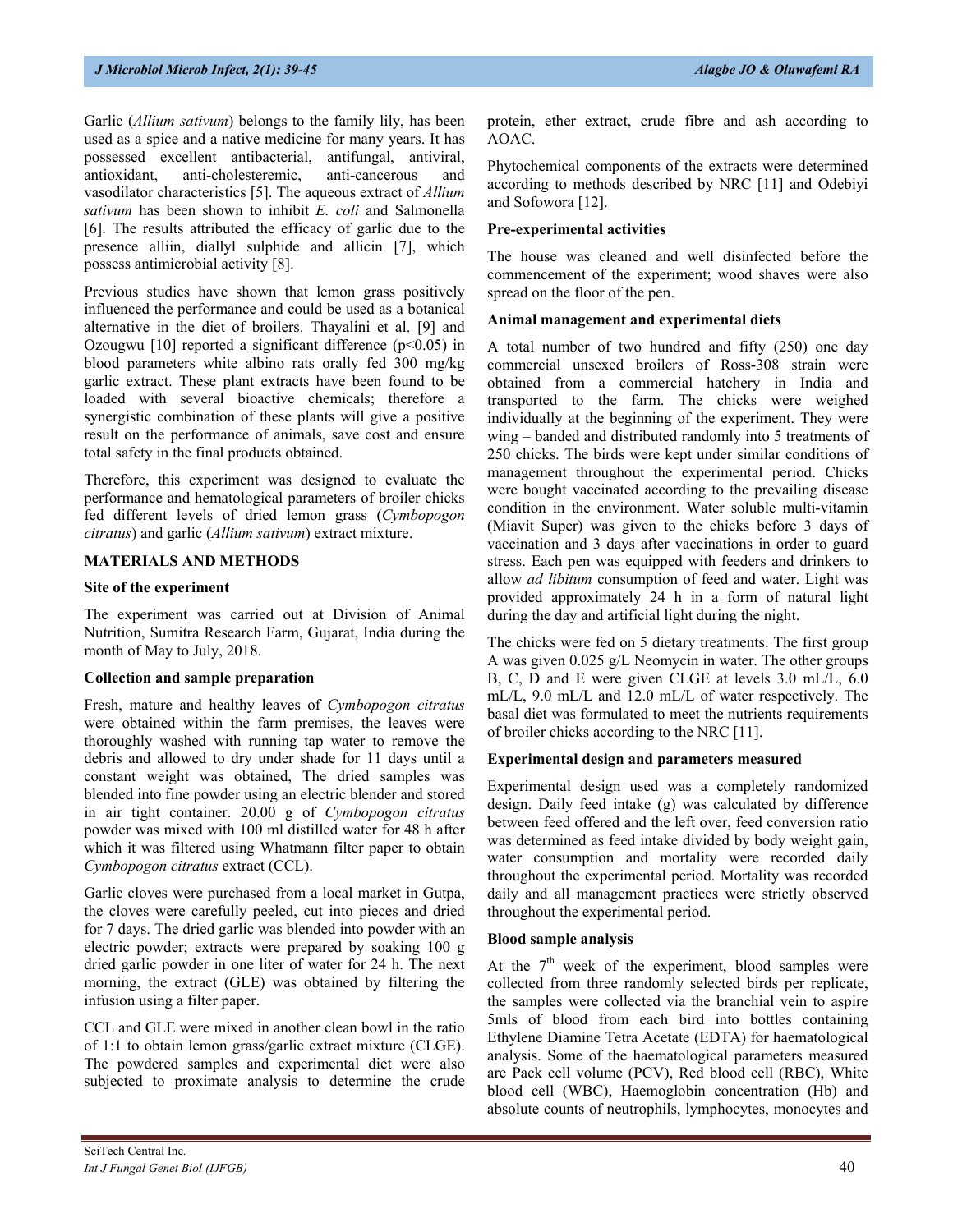eosinophils which were all computed according to standard techniques.

MCV, MCH and MCHC were calculated according to Jain (1986) method as shown below:

MCV (fl) = PCV (%) × 10/RBC (10<sup>6</sup>/µL)

MCH (pg) = Hb (g/dl) × 10/RBC (10<sup>6</sup>/µL)

MCHC (%) = Hb (g/dl) × 100/PCV (%)

#### **STATISTICAL ANALYSIS**

All data generated were subjected to a one way analysis of variance (ANOVA) and treatment means were compared using Steel and Torrie. Differences among treatment means were separated by least significance difference test.

#### **RESULTS AND DISCUSSION**

**Table 1** shows the chemical composition of the experimental diets. The starter diet contained 23.23% crude protein, 3.67% ether extract, 3.79% crude fibre, 0.87% phosphorus, 1.11% calcium and 3000.9 ME kcal/kg energy while the finisher diet contained 20.51% crude protein, 3.01% ether extract, 4.08% crude fibre, 1.08% calcium, 0.95% phosphorus and 3110.4 ME kcal/kg energy. The basal diet was formulated to meet the nutrients requirements of broiler chicks.

| <b>Ingredients</b>    | 0-4 weeks (Starter) Kg | 4-7 weeks (Finisher) Kg |  |  |  |
|-----------------------|------------------------|-------------------------|--|--|--|
| Maize                 | 52.00                  | 60.99                   |  |  |  |
| Soya meal             | 38.60                  | 30.60                   |  |  |  |
| Groundnut cake        | 3.00                   | 3.00                    |  |  |  |
| Fish meal $(72%)$     | 1.00                   | 0.00                    |  |  |  |
| Bone meal             | 3.00                   | 3.00                    |  |  |  |
| Limestone             | 1.50                   | 1.50                    |  |  |  |
| Lysine                | 0.15                   | 0.15                    |  |  |  |
| Methionine            | 0.20                   | 0.20                    |  |  |  |
| Toxin binder          | 0.01                   | 0.01                    |  |  |  |
| Premix                | 0.25                   | 0.25                    |  |  |  |
| Salt                  | 0.30                   | 0.30                    |  |  |  |
| <b>Total</b>          | 100.00                 | 100.00                  |  |  |  |
| ME (Kcal/kg)          | 2990.9                 | 3110.4                  |  |  |  |
| Crude protein (%)     | 23.23                  | 20.51                   |  |  |  |
| Ether extract $(\% )$ | 3.67                   | 3.01                    |  |  |  |
| Crude fibre (%)       | 3.79                   | 4.08                    |  |  |  |
| Calcium (%)           | 1.11                   | 1.08                    |  |  |  |
| Phosphorus $(\% )$    | 0.87                   | 0.95                    |  |  |  |

**Table 1.** Composition of experimental diet.

*\* Premix supplied per kg diet: Vit A, 10,000 I.U; Vit E, 5 mg; Vit D3, 3000 I.U, Vit K, 3 mg; Vit B2, 5.5 mg; Niacin, 25 mg; Vit B12, 16 mg; Choline chloride, 120 mg; Mn, 5.2 mg; Zn, 25 mg; Cu, 2.6 g; Folic acid, 2 mg; Fe, 5 g; Pantothenic acid, 10 mg; Biotin, 30.5 g; Antioxidant, 56 mg*

The proximate components of lemon grass leaf meal and garlic powder is revealed in **Table 2**. The proximate components of lemon grass leaf meal are 90.45%, 13.71%, 9.76%, 2.51%, 8.77% and 65.25% for dry matter, crude protein, crude fibre, ether extract, ash and nitrogen free extract. Garlic powder contained dry matter (93.11%), crude protein  $(4.60\%)$ , crude fibre  $(6.11\%)$ , ether extract  $(0.66\%)$ , ash (5.11%) and nitrogen free extract (83.52%).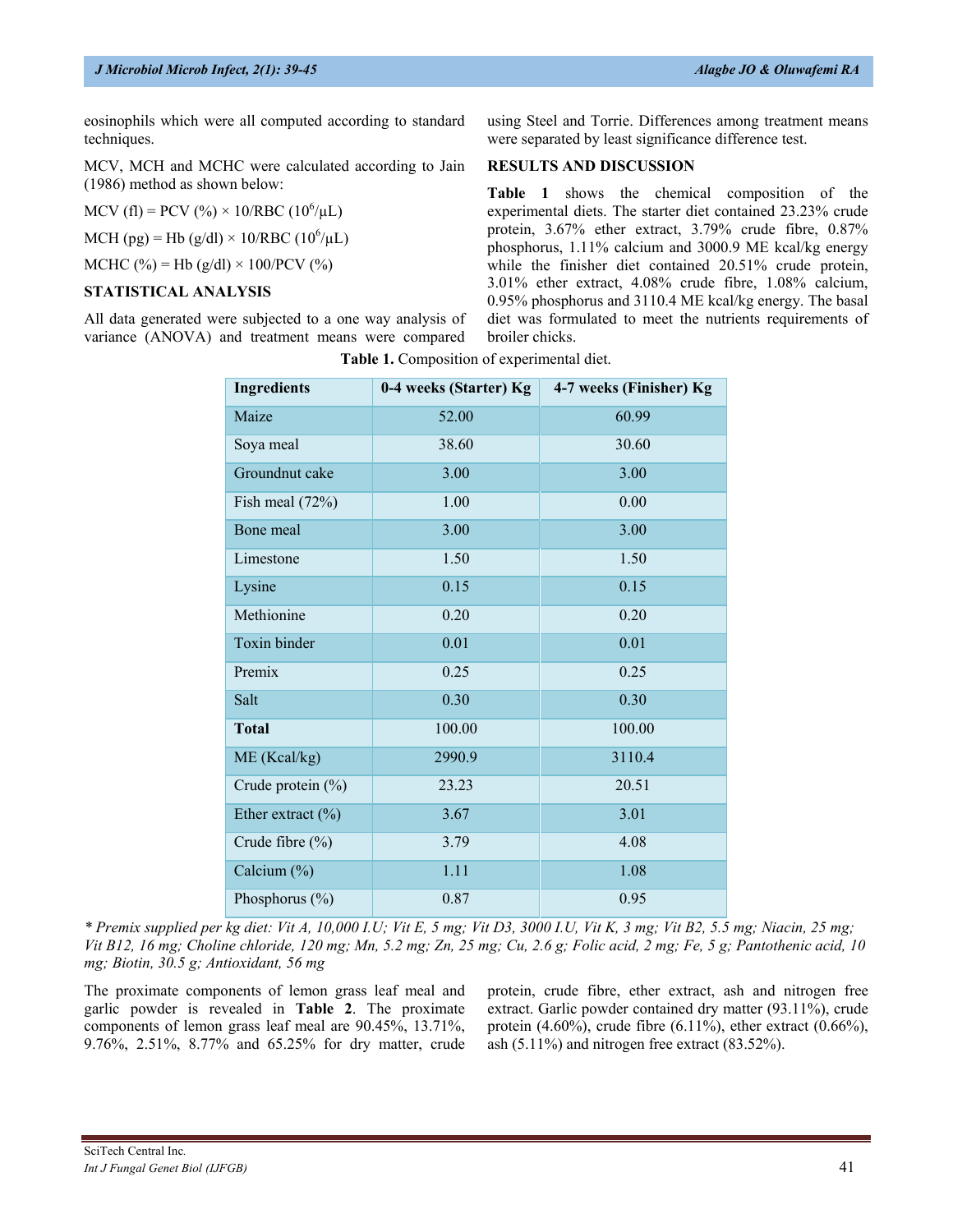| <b>Parameters</b>           | % Lemon Grass Powder | % Garlic Powder |
|-----------------------------|----------------------|-----------------|
| Dry matter                  | 90.45                | 93.11           |
| Crude protein               | 13.71                | 4.60            |
| Crude fibre                 | 9.76                 | 6.11            |
| Ether extract               | 2.51                 | 0.66            |
| Ash                         | 8.77                 | 5.11            |
| Nitrogen free extract (NFE) | 65.25                | 83.52           |

**Table 2.** Proximate composition of dried lemon grass leaf meal (CCL) and Garlic powder (GRE).

Results on the phytochemical analysis of Lemon grass leaf extract and garlic extract revealed the presence of tannin (0.650 mg/100 g), alkaloids (0.520 mg/100 g), saponins (0.700 mg/100 g), phytate (0.001 mg/100 g), flavonoids  $(0.532 \text{ mg}/100 \text{ g})$  and phenol  $(0.400 \text{ mg}/100 \text{ g})$  while those of garlic powder are tannin (7.00 mg), alkaloid (4.59 mg), phytate (27.80 mg), flavonoids (30.03 mg), phenol (0.041 mg) and oxalate (1.02 mg), respectively. Lemon grass leaf extract had a higher level of saponin followed by tannin, flavonoids, alkaloids, phenol and phytate respectively as presented in **Table 3**. This is consistent with the finding of Asaolu though a slightly lower value was recorded for tannin (0.600 mg), this may be attributed to differences in the

variety, environmental condition and stage of growth of the plant. However, all values are below the lethal dose reported by European Food Safety Authority on scientific opinion on the safety and efficacy of tannic acid when used in feed for all animal species. According to EFSA, the use of tannic acid as feed additive up to 15 mg/kg is safe for all animal species. Garlic extract had a higher level of flavonoid (30.03 mg) when compared with the other parameters. Similar observation was made which report that *Aristolochia bracteolate* contained a higher percentage of flavonoid during the phytochemical analysis of some medicinal plants from Western region of India.

| Table 3. Phytochemical components of CCL and GRE. |  |  |  |
|---------------------------------------------------|--|--|--|
|---------------------------------------------------|--|--|--|

| <b>Components (mg)</b> | <b>CCL</b> | <b>GRE</b> | Safe recommended levels (mg) |
|------------------------|------------|------------|------------------------------|
| Tannins                | 0.650      | 7.00       | 15.0                         |
| Alkaloids              | 0.520      | 4.59       | 3.50                         |
| Saponins               | 0.700      | ۰.         | 7.02                         |
| Phytate                | 0.001      | 27.80      | 23.40                        |
| Flavonoids             | 0.532      | 33.03      | -                            |
| Oxalate                | -          | 1.02       | 1.3                          |
| Phenol                 | 0.400      | 0.041      | 1.8                          |

Saponins are playing an active role as anti-inflammatory and immune stimulating remedies. Tannins are been reported to perform antibacterial and antiviral activity. Phenols are antioxidants which prevents the oxidative damage of molecules such as DNA and protein [13].

The performance of broiler fed different levels of CLGE is presented in **Table 4**. The average initial body weight was similar along treatments. However, the final average weight was higher (P<0.05) for birds in T5 (2190.6 g), T4 (2113.0 g) and T3 (2088.2 g) than those in T2 (2001.7 g) and T1

(1775.0 g). According to some researchers, the growth rate of an animal is determined by the feed intake and digestibility with feed intake being determined by nutrients. The result of the current study was also consistent with those reported for broilers, when supplemented with 1250 ppm *Citrus sinensis* peel extract [6] Similarly, Alabi reported that broilers fed 90 ml/L aqueous Moringa leaf extract had the highest body weight and growth rate (2392.00 g and 53.61 g, respectively). Conversely, it was ported a higher feed intake and lower body weight gain in broiler chicken fed diets without microbials.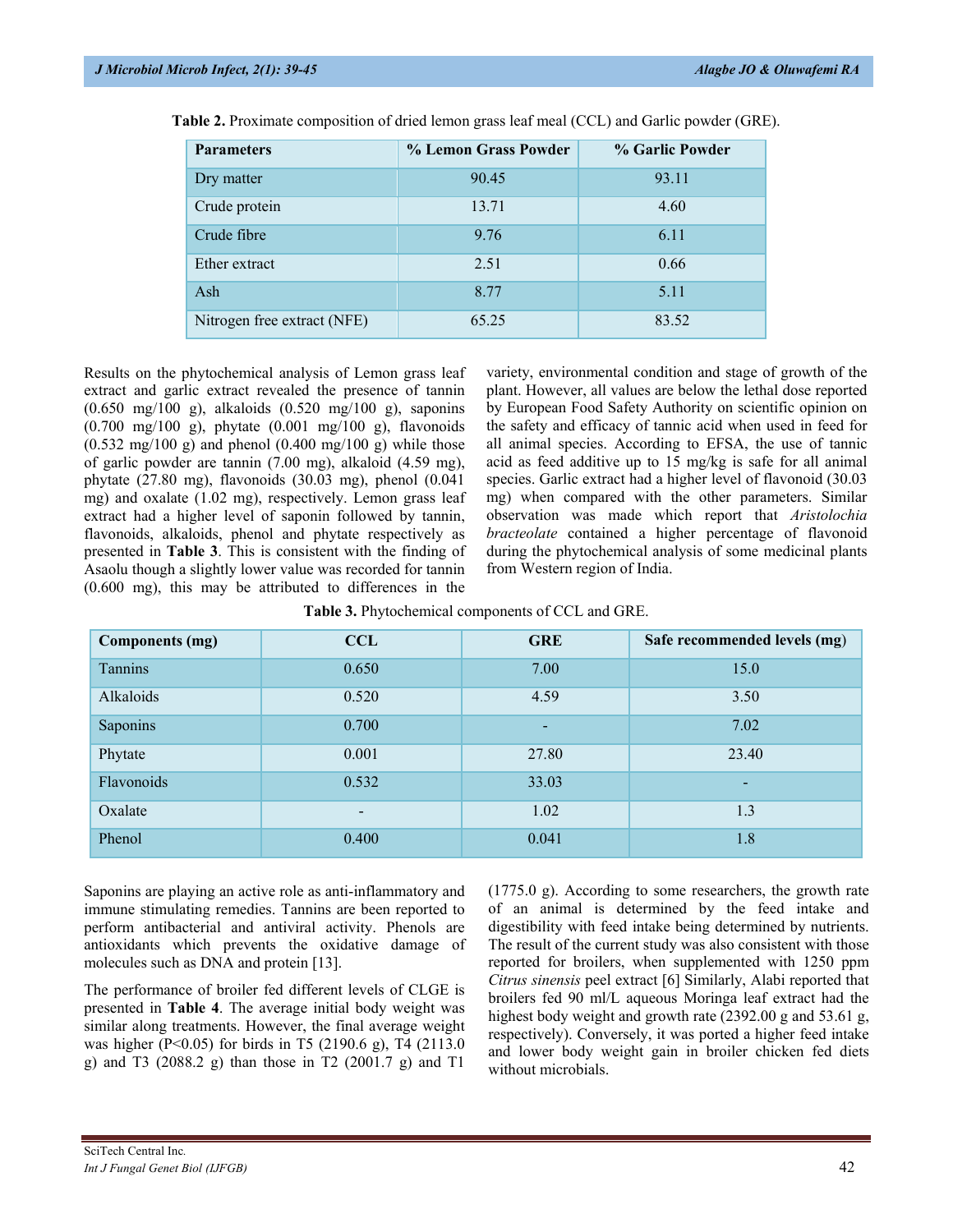| <b>Parameters</b>                 | <b>Treatments</b> |                     |                         |                         |                   |            |
|-----------------------------------|-------------------|---------------------|-------------------------|-------------------------|-------------------|------------|
| <b>Breed (Ross 308)</b>           | $\mathbf{1}$      | $\overline{2}$      | $\overline{\mathbf{3}}$ | $\overline{\mathbf{4}}$ | $\overline{5}$    | <b>SEM</b> |
| No. of birds                      | 50                | 50                  | 50                      | 50                      | 50                |            |
|                                   |                   |                     | Live body weight (g)    |                         |                   |            |
| Initial weight                    | 42.10             | 40.01               | 40.03                   | 40.08                   | 40.71             | $0.08*$    |
| $7th$ day                         | 110.5             | 110.2               | 110.0                   | 110.4                   | 110.0             | $3.51*$    |
| $28th$ day                        | 889.3             | 845.1               | 850.6                   | 856.8                   | 860.0             | $7.20*$    |
| $49th$ day                        | $1775.0^{\circ}$  | 2001.7 <sup>b</sup> | $2088.2^{a}$            | $2113.0^a$              | $2190.6^a$        | $30.21*$   |
|                                   |                   |                     | Body weight gain (g)    |                         |                   |            |
| $0-7$ days                        | 71.22             | 70.07               | 70.01                   | 69.98                   | 71.33             | $1.58*$    |
| $7-28$ days                       | 779.0             | 735.0               | 742.1                   | 740.7                   | 743.5             | $5.02*$    |
| $0-49$ days                       | $1534.7^{\circ}$  | $1961.7^{b}$        | $2048.2^{b}$            | $2072.9^a$              | $2081.8^a$        | 33.18*     |
|                                   |                   |                     | Feed intake (g/bird)    |                         |                   |            |
| $0-7$ days                        | 1413.00           | 1409.31             | 1401.11                 | 1400.23                 | 1400.08           | $12.34*$   |
| $7-28$ days                       | 2140.22           | 2100.90             | 2100.08                 | 2100.03                 | 2100.00           | 22.56*     |
| $0-49$ days                       | 3640.88           | 3633.07             | 3624.01                 | 3602.08                 | 3600.01           | 35.05*     |
| Feed conversion ratio (feed/gain) |                   |                     |                         |                         |                   |            |
| $7-28$ days                       | 2.41 <sup>a</sup> | $2.49^{a}$          | $2.47^{b}$              | $2.46^{b}$              | 2.46 <sup>c</sup> | $0.07*$    |
| $0-49$ days                       | $1.99^{a}$        | $1.78^{a}$          | $1.73^{b}$              | $1.71^{b}$              | 1.70 <sup>c</sup> | $0.04*$    |
| <b>Mortality</b>                  | 6/50              | 0/50                | 0/50                    | 0/50                    | 0/50              |            |
| % Mortality                       | 12.00             |                     |                         |                         |                   |            |

**Table 4.** Effect of feeding different levels CLGE on the performance of broiler chicken.

*abc means different superscript along rows differs significantly at p<0.05*

*\*: Significant difference*

Feed conversion ratio was significantly different  $(P<0.05)$ among the treatments. The best feed conversion ratio (FCR) was observed in birds fed 40 ml/L of CLGE. This was similar with the finding of Nurani [14] who noted that addition of 15 ppm marigold leaf extract in the diet of quails increased their feed conversion ratio. Mortality rate was also affected by the inclusion of CLGE at 40 ml/L in T5. 12% mortality was recorded in birds given 10 ml/L (T1); none was recorded in T2, T3, T4 and T5, respectively.

**Table 5** shows the effect of feeding different levels CLGE on the haematological traits of broiler chicken. The PCV, Hb, RBC, MCV, MCH and MCHC values ranged 31.10- 39.96%, 9.88-13.80 g/dl, 2.01-3.95 10<sup>6</sup> /µL, 101.2-149.8 fl, 34.94-49.15 pg, 29.41-34.53%, respectively, while the WBC values ranged  $19.89 - 31.22$   $10^6/\mu L$ . There was a significant (P<0.05) among the treatments. This was similar with the finding of Ozougwu [10] who noted that administration of garlic extract at 300 mg/kg showed positive haematological

activities in rats but contrary to the reports of Vivian [15] when banana leaf was used as a phytoadditive in the diets of broiler chicks. Similarly, Alagbe, [16] also reported that dried *Centella asiatica* leaf meal did not (P>0.05) significantly affect the hematological parameters of broilers when fed at 6%. However, all the values of the hematological parameters fall within the ranges for broilers as reported by Talebi [17], Albokhadaim [18], Al-Nedawi [19]. Hematological studies have been found useful for disease prognosis and for therapeutic and stress monitoring [20] but can vary due to age, gender, environment, infection and poisoning. Red blood cell is involved in the transport of oxygen and carbon dioxide in the body [21]. This is a clear indication that birds in T5 will have a have enough oxygen especially in situation of oxygen starvation. Onu and Aniebo [24] reported that hematocrit or PCV is an index of toxicity; lower value could be a sign of anemia. WBC helps to fight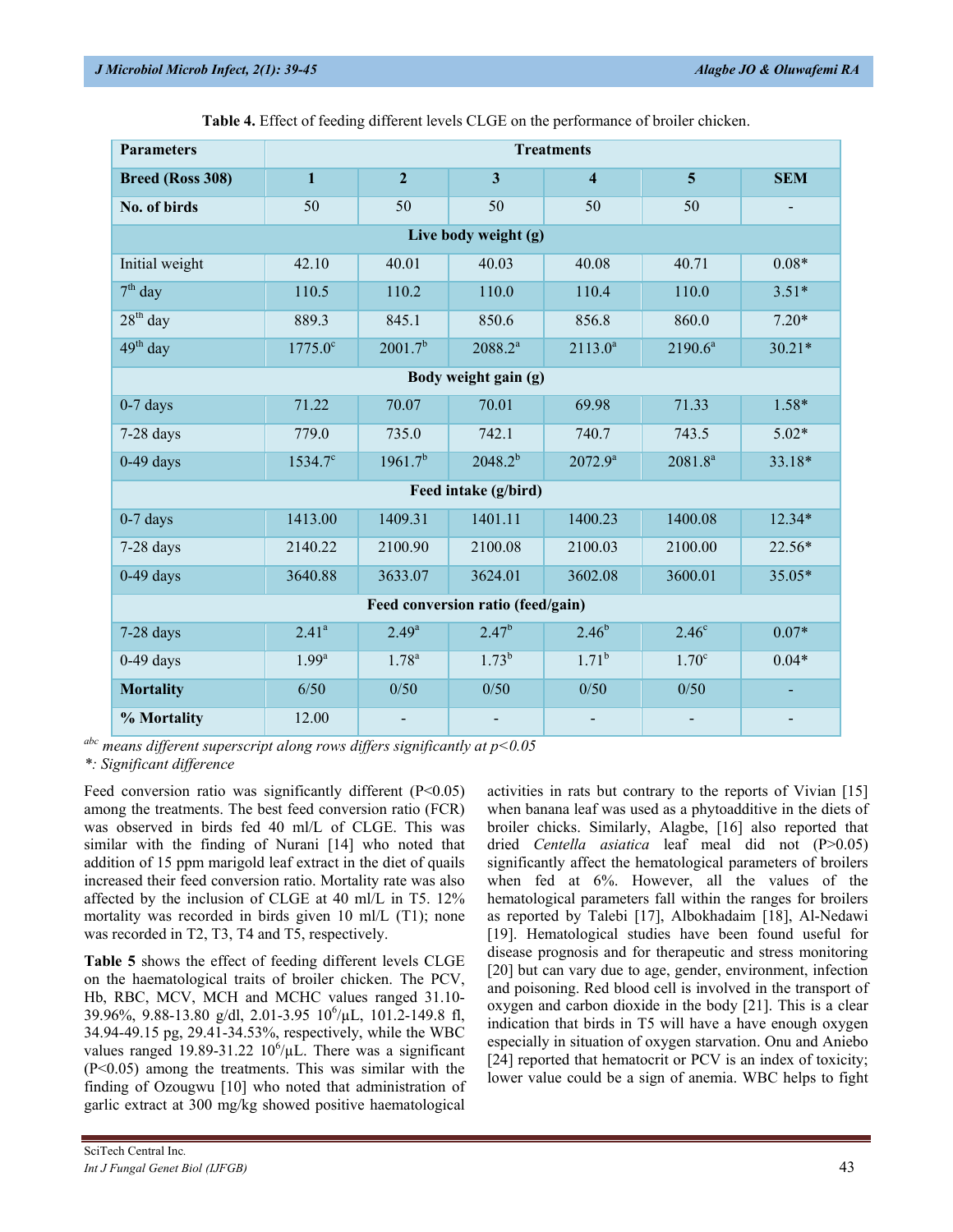against infections and provide resistance against diseases [23].

|  |  |  |  |  | Table 5. The effect of feeding different levels CLGE on the haematological traits of broiler chickens. |
|--|--|--|--|--|--------------------------------------------------------------------------------------------------------|
|--|--|--|--|--|--------------------------------------------------------------------------------------------------------|

| <b>Parameters</b>            | <b>Treatments</b>  |                    |                    |                         |                         |            |
|------------------------------|--------------------|--------------------|--------------------|-------------------------|-------------------------|------------|
|                              | $\mathbf{1}$       | $\overline{2}$     | $\mathbf{3}$       | $\overline{\mathbf{4}}$ | $\overline{\mathbf{5}}$ | <b>SEM</b> |
| $PCV$ $(\%)$                 | $30.10^{\circ}$    | $37.43^{b}$        | $39.56^{b}$        | $39.71^a$               | $39.96^a$               | $0.04*$    |
| Hb(g/dl)                     | $9.88^{\circ}$     | 11.01 <sup>c</sup> | $12.06^b$          | $13.71^{b}$             | $13.80^a$               | $0.27*$    |
| RBC $\times 10^6/\mu L$      | 2.01 <sup>c</sup>  | $3.61^{b}$         | $3.68^{b}$         | $3.71^a$                | $3.95^{\rm a}$          | $0.01*$    |
| MCV(f)                       | $149.8^{a}$        | $103.7^{\circ}$    | $107.5^{b}$        | $107.0^{b}$             | $101.2^{\circ}$         | $4.03*$    |
| $MCH$ (pg)                   | $49.15^a$          | $30.50^{\circ}$    | $32.77^{\circ}$    | $36.95^{b}$             | $34.94^{b}$             | $0.07*$    |
| MCHC (%)                     | $32.82^{\circ}$    | $29.41^{b}$        | 30.49 <sup>b</sup> | $34.53^a$               | 34.51 <sup>a</sup>      | $0.03*$    |
| $WBC \times 10^6/\mu L$      | 19.89 <sup>c</sup> | $22.56^{b}$        | $25.35^{b}$        | $28.05^a$               | $31.22^a$               | $0.12*$    |
| Differentials $(10^6/\mu L)$ |                    |                    |                    |                         |                         |            |
| Lymphocytes                  | $14.18^{\circ}$    | $15.90^\circ$      | $16.56^{b}$        | 17.08 <sup>a</sup>      | $18.22^a$               | $0.20*$    |
| Monocytes                    | 0.99 <sup>c</sup>  | $1.44^{b}$         | $1.33^{b}$         | $1.35^{\circ}$          | $1.38^{a}$              | $0.05*$    |
| Heterophils                  | 5.09 <sup>c</sup>  | $6.06^{b}$         | 6.17 <sup>c</sup>  | $6.45^{b}$              | $7.58^{a}$              | $0.22*$    |
| Basophils                    | 1.04 <sup>c</sup>  | $2.10^{\circ}$     | $2.17^{b}$         | $2.23^{b}$              | 2.90 <sup>a</sup>       | $0.05*$    |
| Eosinophils                  | 1.03 <sup>c</sup>  | $1.41^{b}$         | 1.51 <sup>a</sup>  | $1.58^{a}$              | $1.74^{\circ}$          | $0.02*$    |

*abc means different superscript along rows differs significantly at p<0.05*

*\*: Significant difference*

#### **CONCLUSION**

The growth and hematological parameters measured showed significant differences. It could therefore be concluded that CLGE could be efficiently utilized and tolerated by broiler chickens up to 40 ml/L inclusion level without any negative effect on the performance and health status of broiler chickens. CLGE it is safe, efficient and should be encouraged among small and medium scale farmers.

#### **RECOMMENDATION**

Further research needs to be carried to determine the effect of CLGE on bacteria load count, to ascertain whether it can reduce the load of pathogenic or opportunistic bacteria in the gut of birds.

#### **REFERENCES**

- 1. Phondani PC, Maikhuri RK, Kal CP (2010) Ethnoveterinary uses of medicinal plants among traditional herbal healers in Alaknanda catchment of Uttarakhand, India. Afr J Tradit Compl Altern Med 7: 195-206.
- 2. Franco-Jimenez DI, Scheideler SE, Kittok RJ (2007) Different effect of heat stress in three strains of laying hens. J. Appl Poult Res 16: 628-634.
- 3. Mountzouris KC, Paraskevas V, Fegeros K (2009) Phytogenic compounds in broiler nutrition. Steiner T. (Ed). Nottingham University Press, Nottingham.
- 4. Thorat PP, Sawate AR, Patill BM (2017) Proximate and phytonutrient content of lemon grass leaf extract and preparation of herbal cookies. Int J Chem Stud 5: 758- 762.
- 5. Hanieh H, Narabara K, Piao M, Gerile C, Abe A, et al. (2010) Modulatory effects of two levels of dietary Alliums on immune responses. Anim Sci J 81: 673-680.
- 6. Singh KV, Shukla NP (1984) Activity of multiple resistant bacteria of garlic extract. Fitoterapia 9: 313.
- 7. Amagase H, Milner JA (1993) Impact of various sources of garlic and their constituents on 7, 12dimethylbenz (a) anthracene binding to mammary cell DNA. Carcinogenesis 14: 1627-1631.
- 8. Tsao SM, Yin MC (2001) *In vitro* activity of garlic oil and four diallyl-sulfides against antibiotic resistant *Pseudomonas aeruginosa* and *Klebsiella pneumoniae*. Antimicrob Chemother 47: 665-670.
- 9. Thayalini K, Shanmugavelu S, Saminathan PM, Siti Masidayu MS (2011) Effects of *Cymbopogon citratus* leaf and *Zingiber officinale*.